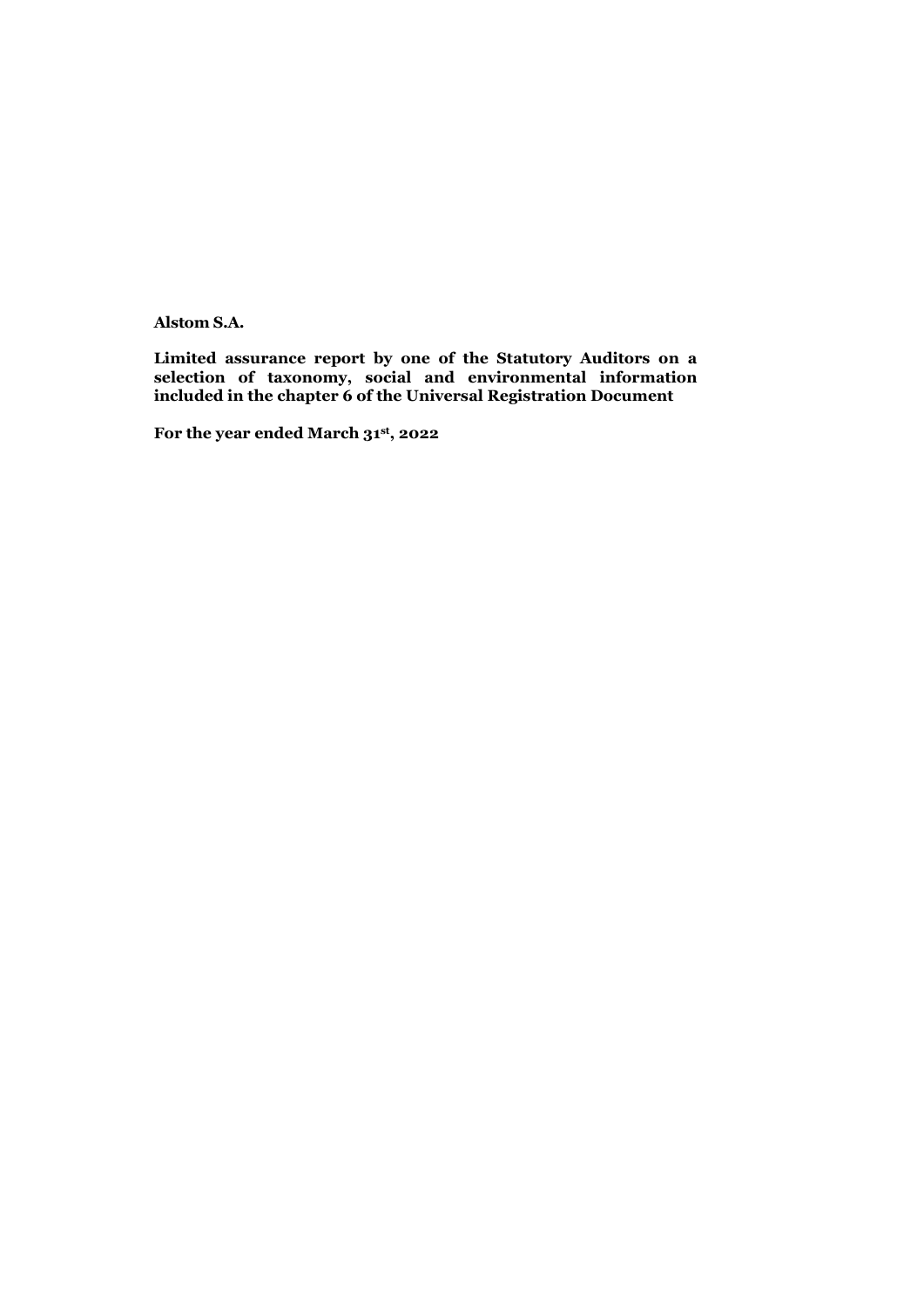Limited assurance report by one of the Statutory Auditors on a selection of taxonomy, social and environmental information included in the chapter 6 of the Universal Registration Document

#### For the year ended March 31st, 2022

To Alstom S.A. Chairman of the Board,

In our capacity as Statutory Auditor of Alstom S.A. (hereafter "the Entity"), and in accordance with your request, we have undertaken a limited assurance engagement on the following selected taxonomy, social, and environmental information included in Alstom S.A.'s 2021/22 chapter 6 of the Universal Registration Document.

The taxonomy information selected by the Entity is as follows:

- Proportion of the Entity's Turnover associated with its taxonomy-eligible economic activities for the first two environmental objectives (Climate change mitigation and Adaptation to climate change),
- Proportion of Capital Expenditure associated with its taxonomy-eligible economic activities for these climate objectives,
- Proportion of Operating Expenditure associated with its taxonomy-eligible economic activities for these climate objectives.

The social information selected by the Entity is as follows:

- Total headcount as of end of March 2022, workforce breakdown by category and gender,
- Number of hires on permanent contracts, number of resignations and number of noneconomic redundancies,
- Percentage of employees covered by a national collective agreement or a company agreement.

The environmental information selected by the Entity is as follows:

- Water consumption from the public network, groundwater and surface water,
- VOCs emissions,
- Production of hazardous and non-hazardous waste as well as recovered hazardous and nonhazardous waste.

#### Limited assurance conclusion

Based on the procedures we have performed as described under the section "*Nature and scope of our work*" and the evidence we have obtained, nothing has come to our attention that causes us to believe that the taxonomy, social and environmental information selected by the Entity is not prepared, in all material respect, in accordance:

- for the taxonomy information, with the "EU Taxonomy Onboarding Document Reporting Manual" and the Taxonomy disclosure note included in the chapter 6 of the Universal Registration Document in response to the Article 8 of Regulation (EU) 2020/852;
- for the social information, with the « Census Rules » and the « Social Survey indicator protocol »;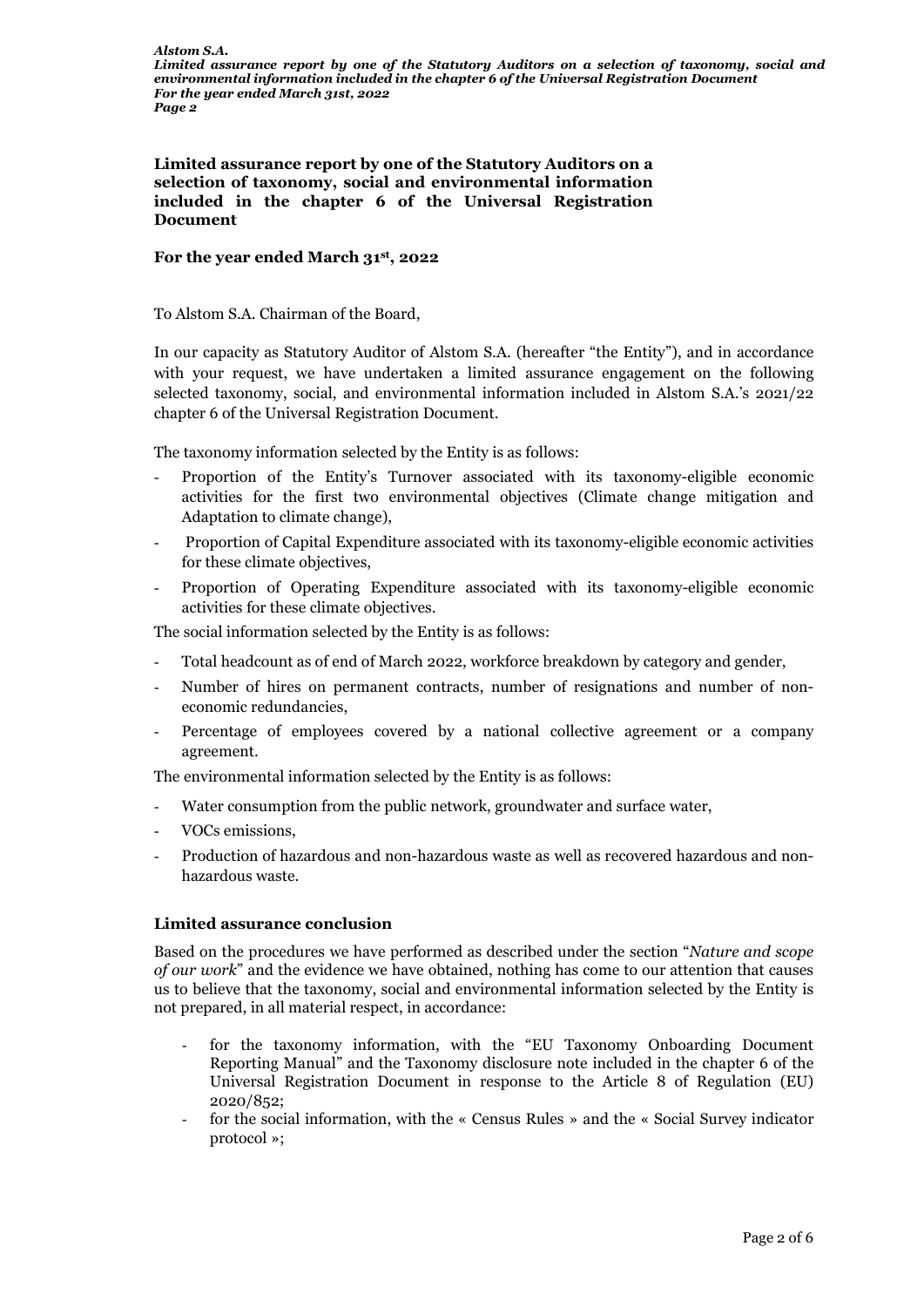*Limited assurance report by one of the Statutory Auditors on a selection of taxonomy, social and environmental information included in the chapter 6 of the Universal Registration Document For the year ended March 31st, 2022 Page 3*

for the environmental information, with the « Environment, Health & Safety Reporting Manual ».

The "EU Taxonomy Onboarding Document Reporting Manual", the « Census Rules », the « Social Survey indicator protocol » and the « Environment, Health & Safety Reporting Manual » (herein after "The Guidelines") are available on request from the company's head office.

We do not express an assurance conclusion on the whole information included in the chapter 6 of the Universal Registration Document.

### Preparation of the Information

The absence of a commonly used generally accepted reporting framework or a significant body of established practice on which to draw to evaluate and measure sustainability information allows for different, but acceptable, measurement techniques that can affect comparability between entities and over time.

Consequently, the Information needs to be read and understood together with the Guidelines.

# Inherent Limitations in Preparing the Information

The Information may be subject to uncertainty inherent to the state of scientific and economic knowledge and the quality of external data used. Some information is sensitive to the choice of methodology and the assumptions and/or estimates used for its preparation and presented in the chapter 6 of the Universal Registration Document.

# The Entity's responsibility

Management of the Entity is responsible for:

- Selecting or establishing suitable criteria (detailed in the Guidelines) for preparing the Information;
- The preparation of the Information in accordance with the criteria detailed in the Guidelines;
- Designing, implementing and maintaining internal control over information relevant to the preparation of the Information that is free from material misstatement, whether due to fraud or error.

# Our Responsibilities

We are responsible for:

- Planning and performing the engagement to obtain limited assurance about whether the Information is free from material misstatement, whether due to fraud or error;
- Forming an independent conclusion, based on the procedures we have performed and the evidence we have obtained; and
- Reporting our conclusion to the Board of Directors of the Entity.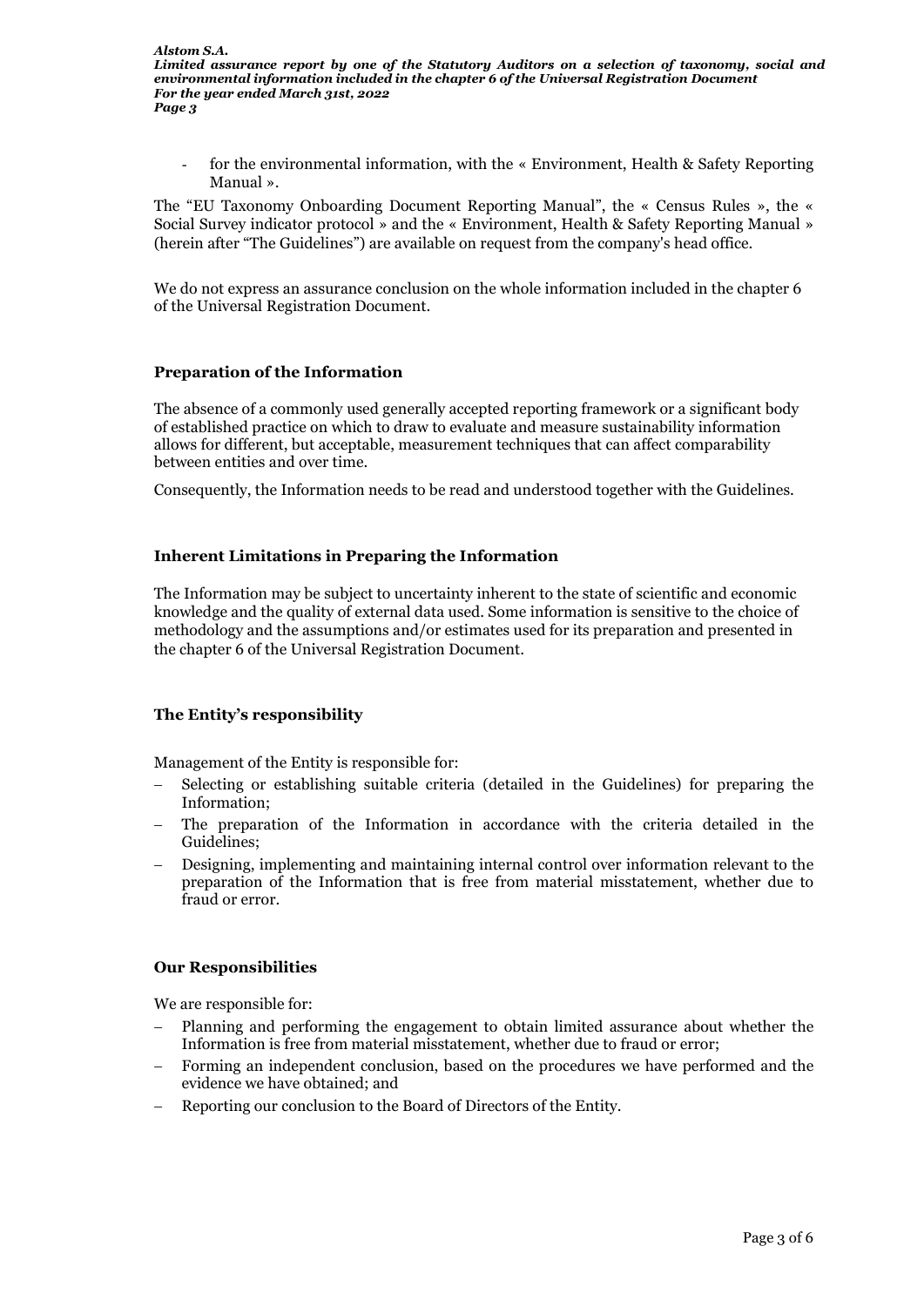*Alstom S.A. Limited assurance report by one of the Statutory Auditors on a selection of taxonomy, social and environmental information included in the chapter 6 of the Universal Registration Document For the year ended March 31st, 2022 Page 4*

As we are engaged to form an independent conclusion on the Information as prepared by management, we are not permitted to be involved in the preparation of the Information as doing so may compromise our independence.

## Professional Standards Applied

We performed a limited assurance engagement in accordance with International Standard on Assurance Engagements 3000 (Revised) *Assurance Engagements other than Audits or Reviews of Historical Financial Information* issued by the International Auditing and Assurance Standards Board.

### Our Independence and Quality Control

We have complied with the French Code of Ethics for Statutory Auditors (Code de Déontologie) as well as the provisions set forth in Article L.822-11 of the French Commercial Code (Code de Commerce) and with the independence and other ethical requirements of the *International Code of Ethics for Professional Accountants (including International Independence Standards)*  issued by the International Ethics Standards Board for Accountants which is founded on fundamental principles of integrity, objectivity, professional competence and due care, confidentiality and professional behavior.

Our firm applies International Standard on Quality Control 1 and accordingly maintains a comprehensive system of quality control including documented policies and procedures regarding compliance with ethical requirements, professional standards, and applicable legal and regulatory requirements in France.

Our work was carried out by an independent and multidisciplinary team with experience in sustainability reporting and assurance.

# *Nature and scope of our work*

We are required to plan and perform our work to address the areas where we have identified that a material misstatement of the Information is likely to arise. The procedures we performed were based on our professional judgment. In carrying out our limited assurance engagement on the Information:

At group level, we:

- Evaluated the suitability in the circumstances of the Entity's use of the Guidelines at Group's level in terms of their relevance, completeness, reliability, neutrality and understandability as the basis for preparing the Information. Notably, for taxonomy information, the assessment of its guidelines relevance has been performed as regards to the EU Taxonomy regulation (Regulation (EU) 2020/852), the Climate delegated act (Commission delegated regulation (EU) 2021/2139) and FAQs published by EU Commission.
- Verified the implementation of data collection, compilation, processing and control process to check the completeness and consistency of the information and obtained an understanding of the internal control and risk management procedures used to prepare the information.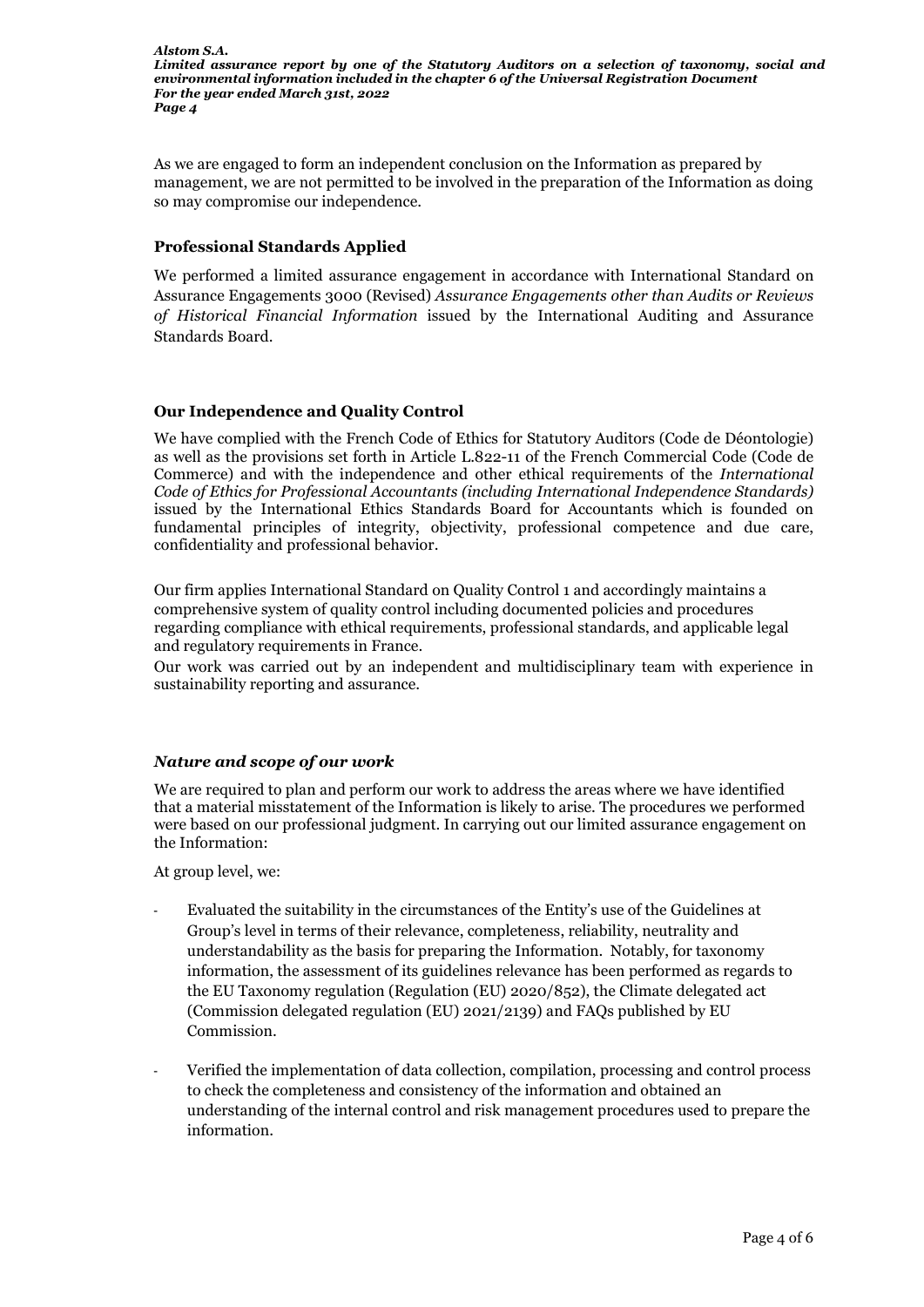- Performed analytical procedures on the information and checked, using sampling techniques, the calculations, and the consolidation of the information. Those procedures were, among others, based on interviews with Sustainability and CSR, Human resources, Finance and Consolidation, and Environment Departments of the Entity's, responsible for the design and the implementation of the procedures as well as for data consolidation.
- Performed tests of details in order to check the calculations and reconcile the data with the supporting documents on taxonomy information.

For social and environmental information, we selected a sample of entities:

- Vienna in Austria,
- Bruges and Charleroi in Belgium,
- La Pocatière, Kingston, Thunder Bay, and Toronto Brampton in Canada,
- Vagonka Ceska Lipa A.S. in the Czech Republic,
- Crespin, Ornans, Le Creusot, and Petit Quévilly in France,
- Bautzen, Kassel, HQ Berlin, Siegen, Mannheim DIS, Mannheim RSC, PPC Henningsdorf, and Salzgitter in Germany,
- Nola, Vado Ligure and Savigliano in Italy,
- Sahagún, Valle de Mexico, Xalapa Veracruz in Mexico,
- Katowice RSC, Katowice DIS, and Wroclaw in Poland,
- Stockholm AMF Pension, Vaesteras Services, Vaesteras Ringvägen, and Vaesteras Wijkmansgatan in Sweden,
- Manchester and Derby Litchurch Lane in the UK,
- Pittsburgh PPC and Pittsburgh LCS in the US.

At the level of selected entities:

- We verified, based on interviews with people in charge of data preparation, the proper understanding and implementation of the procedures.
- We performed tests of details, using sampling techniques, in order to check the calculations and reconcile the data with the supporting documents.

The selected entities represent 30% of the Group's headcount and 24% to 100% of the selected environmental information.

The procedures performed in a limited assurance engagement vary from, and are less in extent than for, a reasonable assurance engagement. Consequently, the level of assurance obtained in a limited assurance engagement is substantially lower than the assurance that would have been obtained had we performed a reasonable assurance engagement.

Neuilly-sur-Seine, on the 13th of May 2022